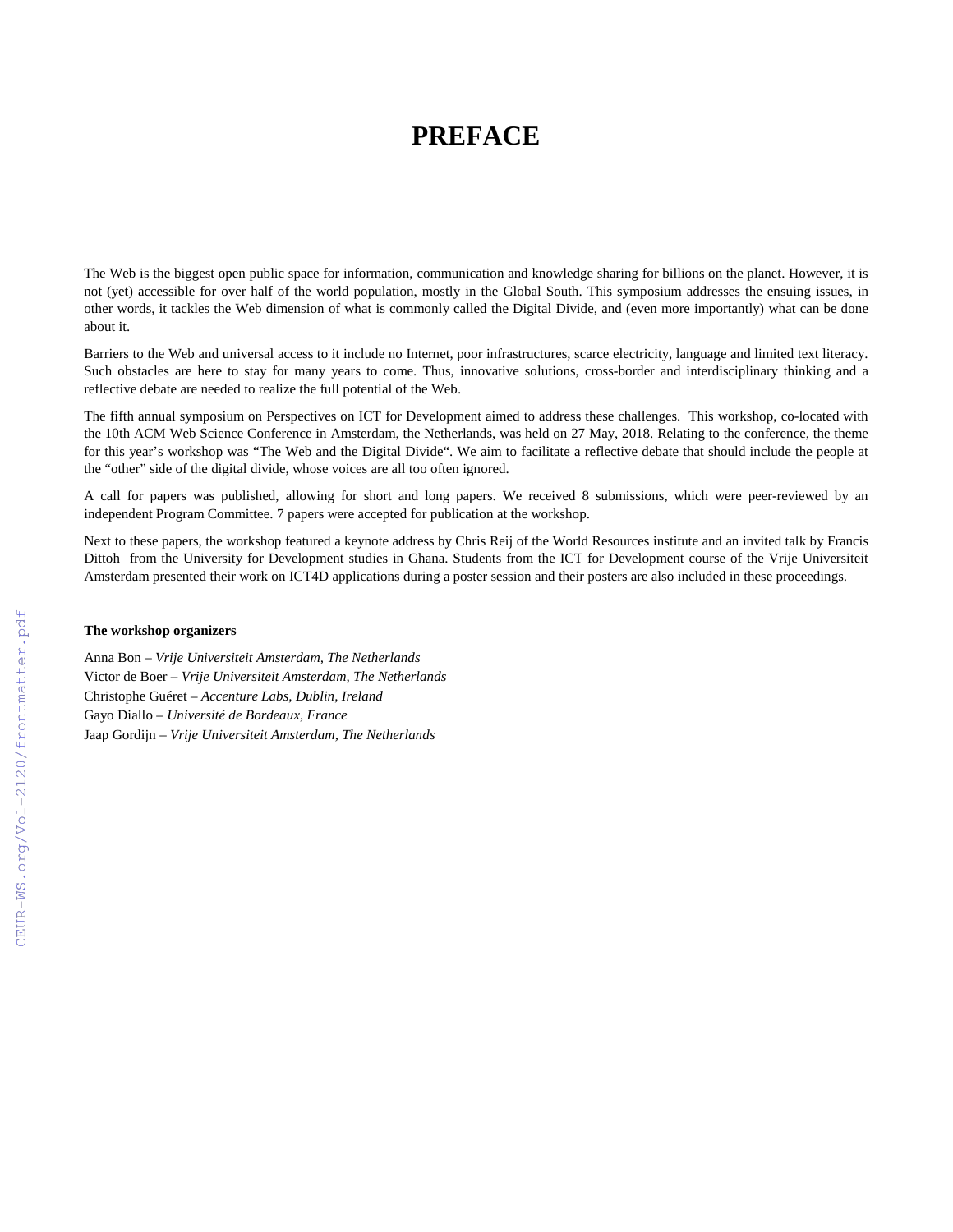## **TABLE OF CONTENTS**

| <b>Program Committee Members</b>                                                                                                                                      | 1  |
|-----------------------------------------------------------------------------------------------------------------------------------------------------------------------|----|
| Abstract keynote address Chris Reij                                                                                                                                   | 2  |
| Abstract invited talk Francis Dittoh                                                                                                                                  | 3  |
| André Baart, Anna Bon, Victor de Boer, Wendelien Tuyp and Hans Akkermans Kasadaka: A Voice Service Development<br>Platform to Bridge the Web's Digital Divide         | 4  |
| Franz-Ferdinand Rothe. ICT for Development in a Post-2015 World: How to conceptualise ICT4D in the context of the<br>Sustainable Development Goals                    | 5  |
| Allard Oelen, Chris J van Aart and Victor de Boer. Measuring surface water quality using a low-cost sensor kit within the<br>context of rural Africa                  | 6  |
| Joost Dijkers, Sietse Overbeek and Sergio España. Improving ICT4D projects with Agile software development                                                            | 7  |
| Melchior Keijdener, Sietse Overbeek and Sergio Espãna. Scalability factors in an ICT4D context: A literature review                                                   | 8  |
| Sanjay Podder, Shalabh Kumar Singh, Praveen Tanguturi, Pradeep Roy, Christophe Guéret and Neville Dubash. Tech4Good:<br>Collectively scaling up social transformation | 9  |
| Aske Robenhagen, Marije Visscher, Victor de Boer, Julie Ferguson. Knowledge Management Practices for Development –<br>Lessons from Post-Earthquake Nepal              | 10 |
| ICT4D student posters                                                                                                                                                 | 11 |